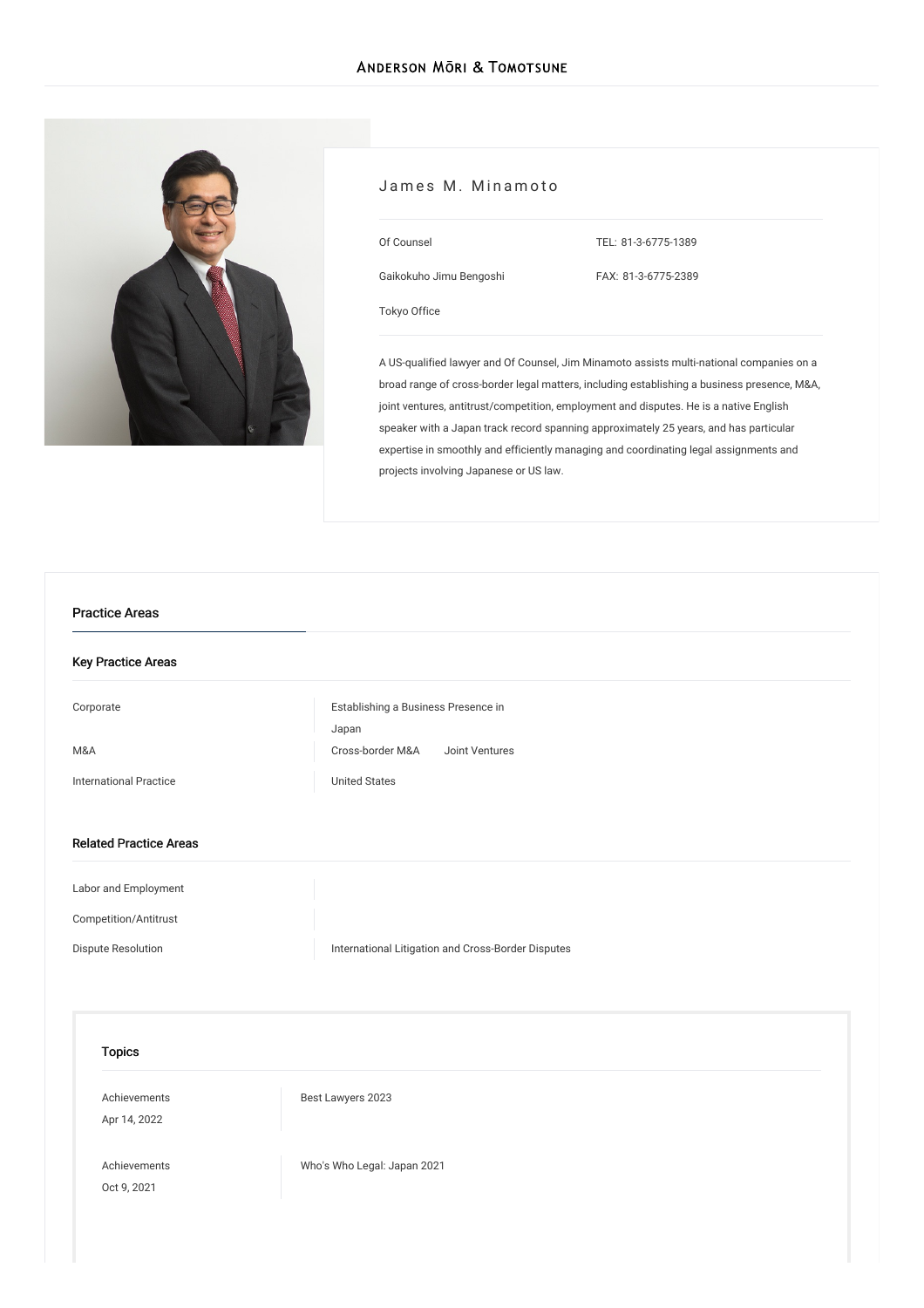#### Practice Groups

Corporate Transaction Group **Dispute Resolution Group** 

### Background

| 1981 | Cornell University (A.B.)                 |
|------|-------------------------------------------|
| 1984 | The University of Pennsylvania Law School |
|      | (J.D.)                                    |

## Publications

| Compliance with Japanese Employment Laws is Everybody's Business<br>Getting the Deal Through - Private Antitrust Litigation 2009 (Japan Chapter)<br>2009  | Who's Who in Legal Services in Japan 2009<br>Getting the Deal Through - Private Antitrust Litigation | Aug 2009<br>Oct 2008 |
|-----------------------------------------------------------------------------------------------------------------------------------------------------------|------------------------------------------------------------------------------------------------------|----------------------|
| European Lawyer Reference Leniency Regimes Second Edition (Japan Chapter)<br>Getting the Deal Through - Private Antitrust Litigation 2008 (Japan Chapter) | Getting the Deal Through - Private Antitrust Litigation                                              | Nov 2007<br>Oct 2007 |
| 2008<br>Japan's New LLPs and LLCs                                                                                                                         |                                                                                                      | Nov 2005             |

#### Achievements

| Apr 14, 2022 | Best Lawyers 2023           |
|--------------|-----------------------------|
| Oct 9, 2021  | Who's Who Legal: Japan 2021 |
| Apr 15, 2021 | Best Lawyers 2022           |
| Sep 1, 2020  | Who's Who Legal: Japan 2020 |
| Apr 9, 2020  | Best Lawyers 2021           |
| Nov 29, 2019 | Who's Who Legal: Japan 2019 |
| Feb 14, 2019 | Chambers Global 2019        |
| Nov 7, 2018  | Who's Who Legal: Japan 2018 |
| Feb 16, 2018 | Chambers Global 2018        |
| Nov 2, 2017  | Who's Who Legal: Japan 2017 |
| Mar 17, 2017 | Chambers Global 2017        |
| Nov 2, 2016  | Who's Who Legal: Japan 2016 |

## Professional Admissions

New York (1985)

U.S. District Court for the Southern and Eastern Districts of New York (1985) United States Court of Appeals for the Second Circuit (1991) Gaikokuho Jimu Bengoshi (foreign registered lawyer) (1994)

### Professional and Academic Associations